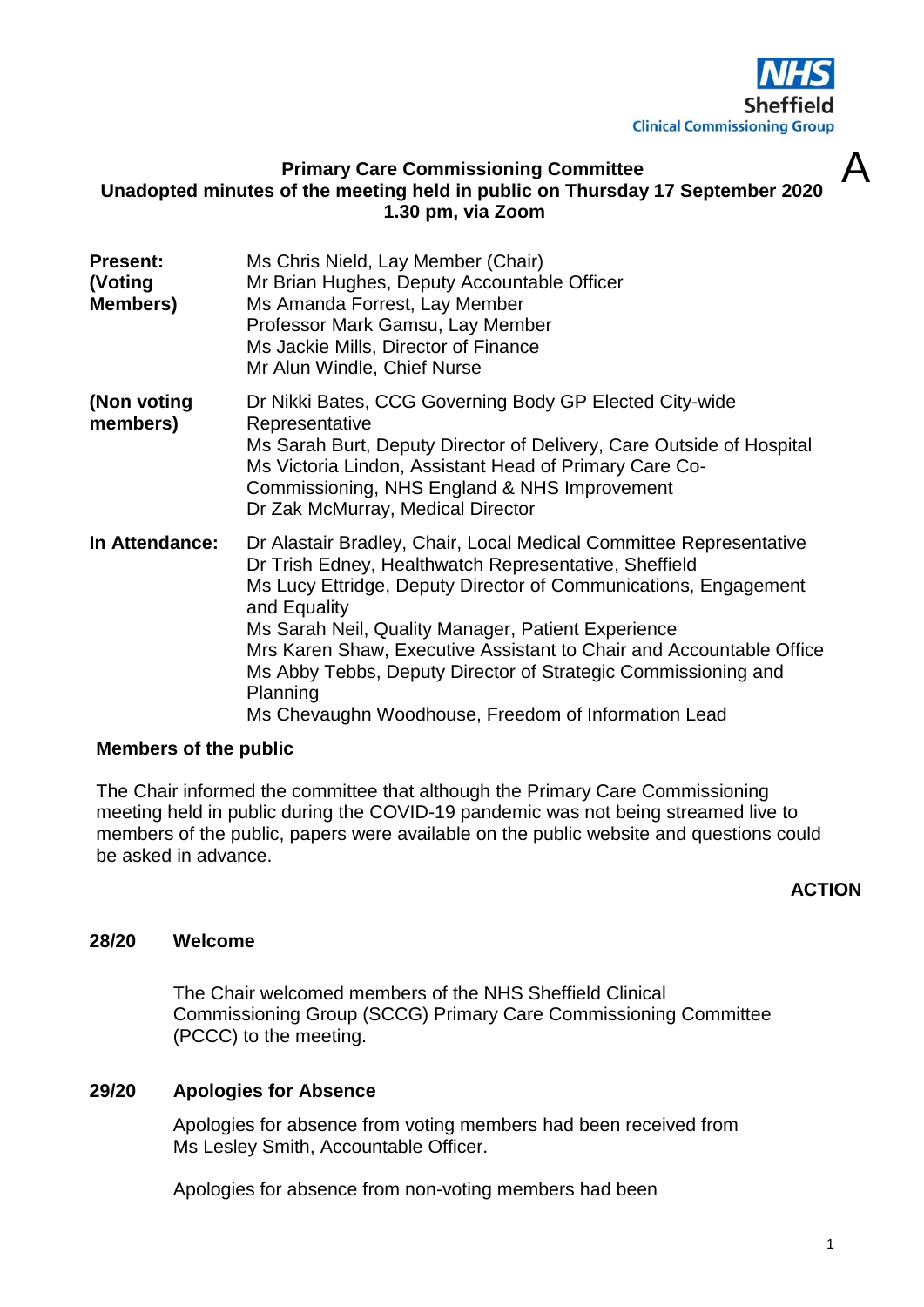received from Mr Greg Fell, Director of Public Health, Sheffield City Council and Dr Amir Azfal, CCG Governing Body GP Elected Citywide Representative.

The Chair declared the meeting was quorate.

# **30/20 Declarations of Interest**

The Chair reminded members of their obligation to declare any interest they may have on matters arising at Primary Care Commissioning Committee meetings which might conflict with the business of NHS Sheffield Clinical Commissioning Group (CCG). The Chair also reminded members that, in future, not only would any conflicts of interests need to be noted but there would also need to be a note of action taken to manage this. The Chair reminded members that they had been asked to declare any conflicts of interest in agenda items for discussion at today's meeting in advance of the meeting

Declarations made by members of the Primary Care Commissioning Committee are listed in the CCG's Register of Interests. The Register is available either via the secretary to the meeting or the CCG website at the following link:

http://www.sheffieldccg.nhs.uk/about-us/declarations-of-interest.htm

Ms Amanda Forrest, Lay Member, advised that she was a patient at Falkland House and declared her interest in Item 7. The Director of Finance advised that this report was only for consideration and as the committee was not being asked to make any decisions on this, there was no specific interest to manage.

There were no further declarations of interests in relation to agenda items being discussed today.

# **31/20 Questions from members of the public**

The Chair advised that no questions from the public had been received prior to the meeting.

# **32/20 Minutes of the meeting held on 23 July 2020**

The minutes of the meeting held on 23 July 2020 were agreed as a true and accurate record of the meeting.

# **33/20 Matters arising**

# **(a) Minute 06/20(a) (88/19 refers) - GP Patient Survey 2019**

Paper provided for today's meeting (Paper D). The action was therefore recommended for closure.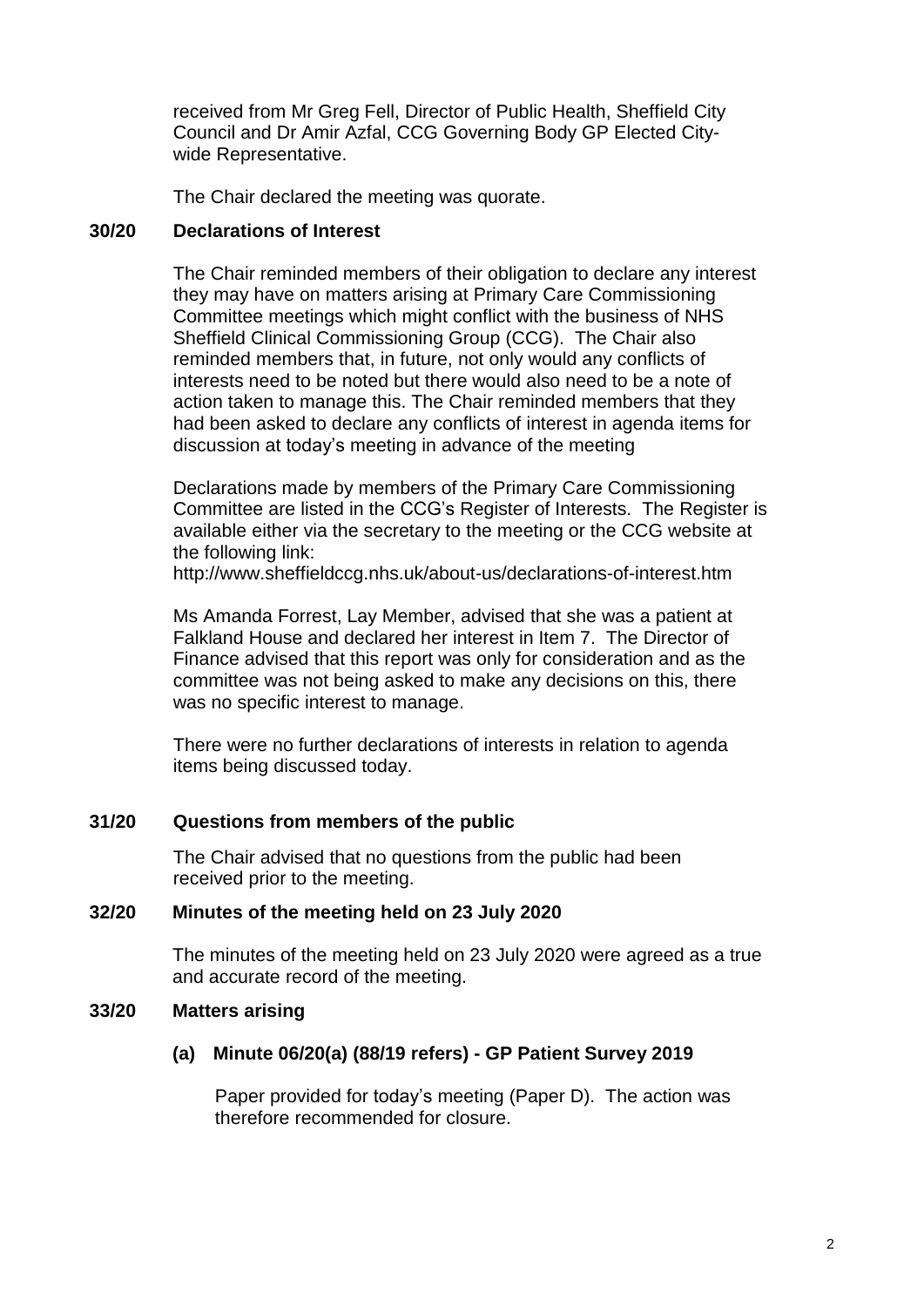### **(b) Minute 07/20 - Wave 4 Capital Allocations for Primary Care**

Paper provided for today's private meeting (Paper PF).

#### **(c) Minute 13/20 – Circulation of papers**

Work was ongoing with regard to the process for the collation and distribution of papers in a timely manner for this committee. The Chair recorded her thanks to Abby Tebbs, Carol Henderson, Karen Shaw and Michelle Oakes for their work in collating the papers for today's meeting in the absence of Roni Foster-Ash.

### **(d) Minute 13/20 – Development session**

The Chair advised that the development session scheduled for August 2020 to discuss learning from Covid and priorities in primary care was deferred to enable more members to attend and will be held in October 2020.

#### **(e) Minute 19/20 – Healthwatch Representative**

An update would be given to this meeting - The Deputy Director of Strategic Commissioning and Planning advised this related to a question relating to the merger discussion around Meadowgreen and The Healthwatch Representative had raised a query around public consultation. At the last meeting, it was noted that letters had been sent out to certain patients but it was not clear to which patients and if any responses had been received. The Healthwatch Representative had also suggested that there should be a template/guidance to assist practices with mergers/practice moves on how best to consult with their patients and how best to advertise.

The Deputy Director of Strategic Commissioning and Planning advised that the Patient Participation Group (PPG) was advised of the merger in 2018. Patient Involvement commenced in July 2019; the practice employed various methods to contact and involve patients. This work continued up until the merger date. The Deputy Director of Strategic Commissioning and Planning had been sent the engagement plan for Meadow Green and The Avenue practice and agreed to share with Dr Edney, although she thought this had been included in the paper and would check.

With regard to guidance, as detailed in the paper, a merger group had been established, which involves engagement colleagues, and a pack is being further developed to include template letters, guidance and other information so standard wording is used for certain points as we progress with new mergers.

Ms Forrest, Lay Member, commented that this should also be presented to SPEEEC.

**AT**

**AT**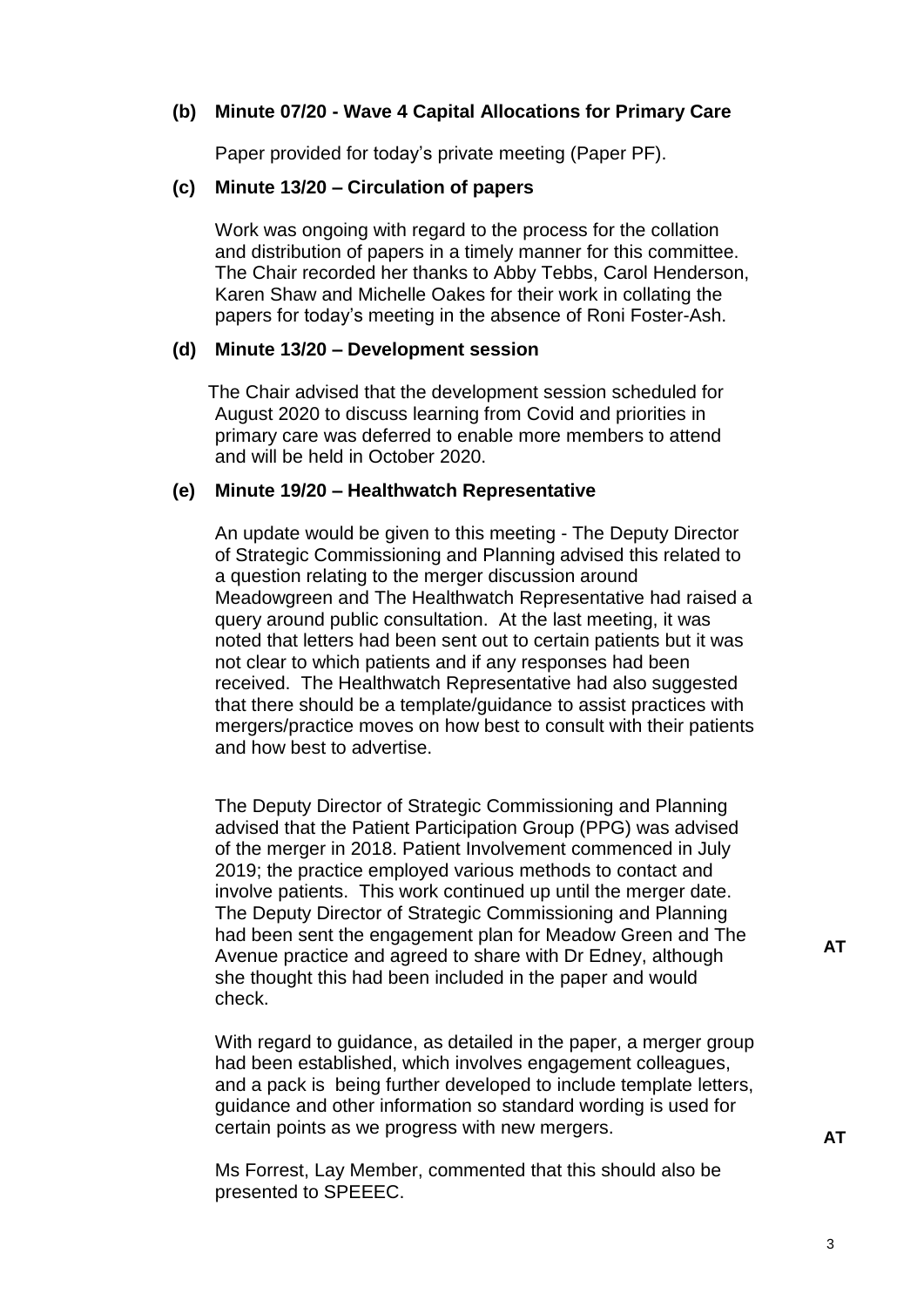The Deputy Director of Communications confirmed that toolkits are being provided to practices to help with their project planning.

### (f) **Minute 24/20 - Second phase of General Practice response to COVID-19 – update to GP contracts and income protection arrangements**

The Director of Finance advised that a letter had been sent to practices following discussion with the LMC. She would discuss further when presenting the Finance Report.

#### **34/20 Finance Report**

The Director of Finance presented this report which provided Primary Care Commissioning Committee with the financial position for primary care budgets for the five months to 31 August 2020.

She confirmed that the CCG had now received retrospective adjustments to its allocations for months 1 – 4 and therefore assumed that retrospective adjustments would be received for the initial spend in months 5 and 6. From month 7 (October) there would be a new financial framework in place.

Whilst the report is showing a £1.5m overspend against primary care budgets, £1.1m is offset by an adjustment to the CCG's main programme allocation for months  $1 - 4$ . This leaves a £0.4m overspend that has not been funded to date but the expectation is that this would be funded by a further retrospective adjustment from NHSE/I. Therefore, The Director of Finance advised that the expectation is that for the first six months we will receive sufficient allocation to cover incurred spend.

However, from October 2020 - March 2021, we have now received notification of the allocation to cover this period and there will be no retrospective adjustments to the allocation; the CCG will be expected to remain within budget. In addition to the CCG's allocation, we have received an allocation for Covid expenditure for the whole of the ICS (SYB) and a separate allocation for growth. This information had only just been received and there was quite a bit of detail to work through. However, it was noted that the position was looking extremely challenging so the implications of this would need to be brought back to this committee and Governing Body.

She highlighted that for the period April 2020 - August 2020 the CCG had spent an additional £1.5m on primary care's response to Covid, as detailed in Section 4 in the table.

In terms of the letter referred to in Matters Arising, this was issued on 4 August, entitled 'Support for General Practice' and set out the arrangements for reimbursing practices for Covid related expenditure. It covered a lot of the things where we had already put local

**JM**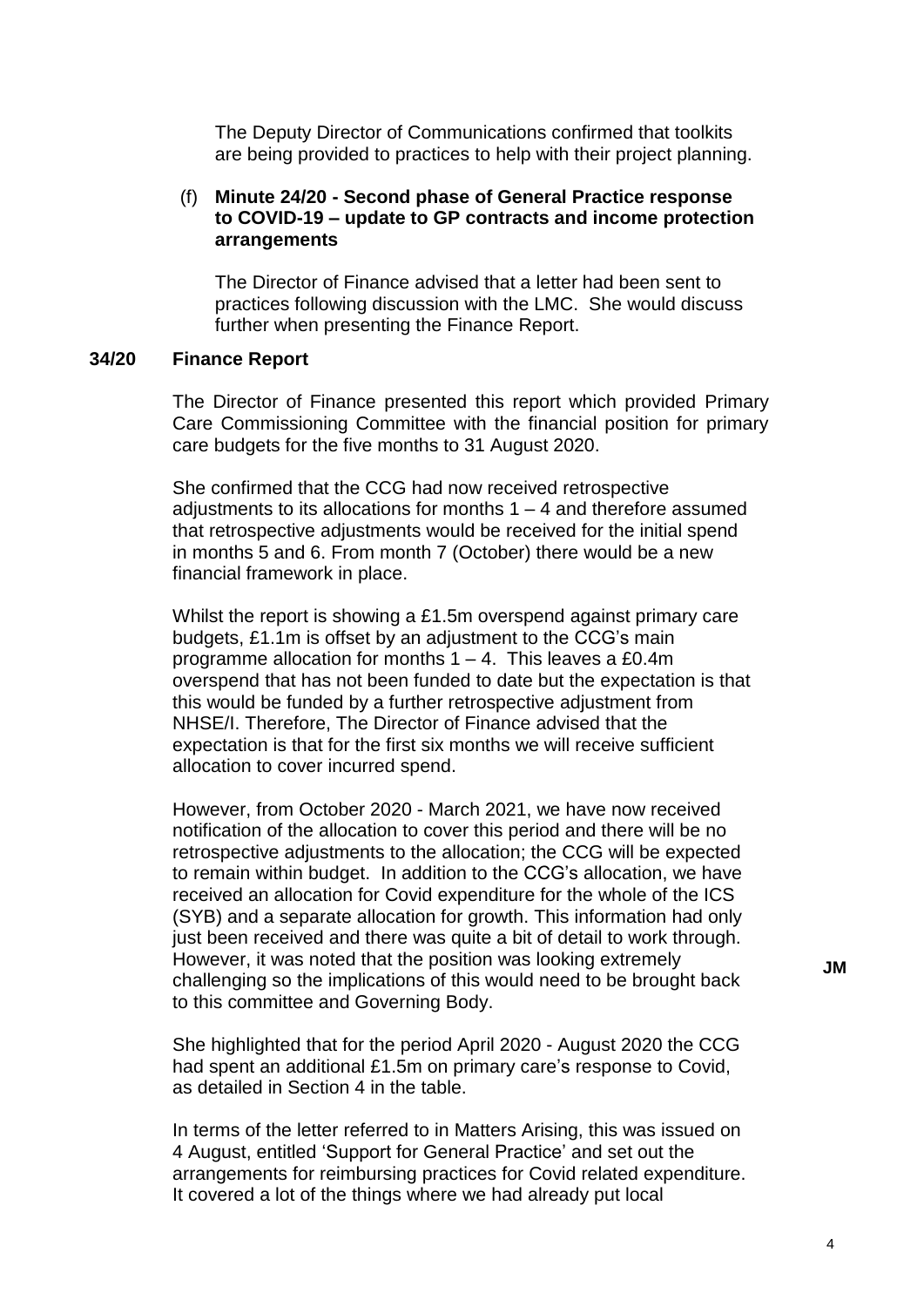arrangements in place. Following discussion with the LMC, a letter was sent to practices, which set out some timelines in terms of reimbursement. A number of the arrangements in the letter were timelimited up to the end of July/September. There was less clarity on the arrangements going forward and so in the interim the CCG would continue with the arrangements it had in place to date. Further guidance was expected on primary care in the future.

The Chair opened the meeting for questions/comments.

Professor Gamsu, Lay Member, sought clarity on the additional spend of £1.5m – what would be the normal spend for primary care in total in that period? The Director of Finance referenced Appendix A which showed that £1.5m referred to Covid. For individual practices the additional expenditure had been fairly significant so it had been important to put local arrangements in place to respond.

The Director of Finance asked the committee to note that as the picture is emerging/ changing, the committee will be provided updates to note and understand the implications going forward. It was also noted that the CCG was only aware of the financial arrangements for the next six months. There is no clarity around the financial framework and allocations going forward so planning will be challenging.

Ms Forrest, Lay Member, commented that given Covid has put huge pressure on health and social care, has primary care had its fair share of investment or have the extra payments been given to different parts of the system ie secondary care? What have been the financial hotspots in the system?

The Director of Finance advised that up to the end of September, individual organisations have been claiming their own Covid costs directly from NHSE/I and, therefore, the requests for reimbursement have not gone through the CCG. The CCG's response has just been about primary care, out of hospital care and working closely with social care primarily around care homes. She had not seen the level of spend incurred in other organisations. However, as we move into the new arrangement, where Covid funding will be allocated to the ICS, it will become clearer what the call will be on the funding across the system. She would be able to provide updates going forward.

The Medical Director joined the meeting.

Dr Nikki Bates, CCG Governing Body GP Elected City-wide Representative, reflected that every appointment is taking twice as long as pre Covid and her practice was struggling to have the person power to manage the demand of the patients which will have implications on the workforce and what happens going forward. Although there are cost implications it is also about managing the business and getting patients through the system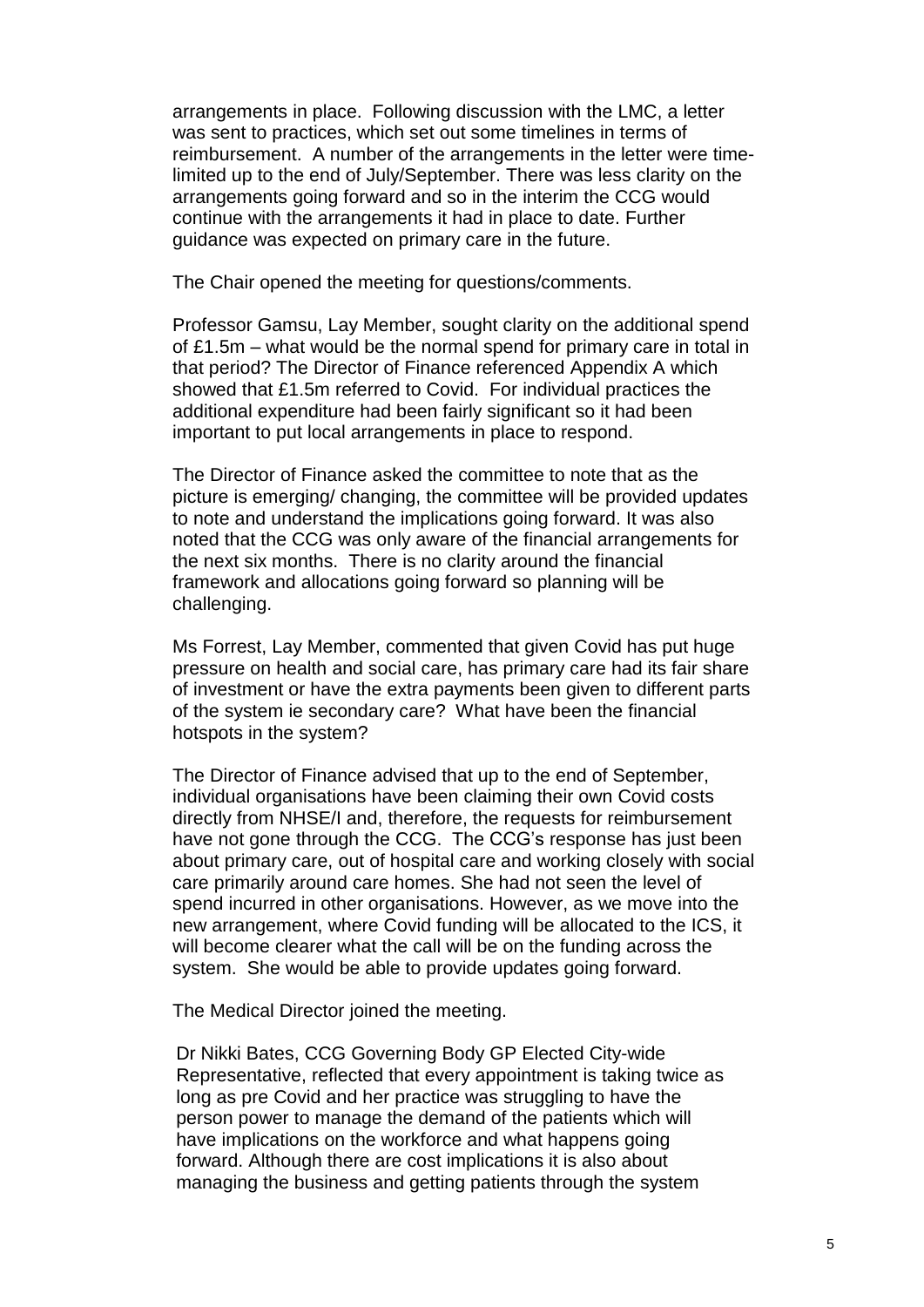with the same number of clinicians as before.

The Deputy Accountable Officer acknowledged the importance of this statement which recognised the uncosted pressure across the system and commented that we need to acknowledge and articulate the pressure in the system, especially within primary care.

The LMC Representative highlighted the potential cost pressures on practices going forward and advised the potential for Accurix (system for photo/video consultations) to start charging for their services. Although there has been some transformation on how care has been delivered during this period, there will be cost pressures that increase as these companies start to charge for their services.

The Chair highlighted the risks in terms of delivery, finance and cost pressures in different areas. There are particular primary care pressures that need to be recognised by PCCC. The discussion reflected the amount of flexibility and priorities around patient need that has been happening and people responding to that within their own practices.

The Medical Director highlighted the frustrations in primary care and wondered if the committee should send a note of thanks to general practice to acknowledge their contribution during the pandemic. The Deputy Accountable Officer supported the recommendation. Ms. Forrest, Lay Member, thought it would also be useful to highlight some positive stories about how primary care in Sheffield has operated during Covid as she had heard some quite negative stories.

The Deputy Director of Communications commented that there was a plan in place to promote primary care and manage expectations around appointments and how quickly people receive services. She also advised that quite a lot of PR had already been done around the role of primary care in Covid but she would revisit.

The Healthwatch representative supported the recommendation to thank GPs and primary care but commented that patients should also be included in this work as although patients had received care, some patients have had to receive services via alternative methods and therefore suggested we should thank Sheffield patients for working with primary care.

The Primary Care Commissioning Committee noted the reported financial position as at month 5.

### **35/20 2020 National Patient Survey**

Sarah Neil, Quality Manager Patient Experience and Chevaughn Woodhouse, Freedom of Information Lead, attended the meeting to present this report which sought to update the committee on the results of the Annual GP Patient Survey, in order that the committee could consider how this data should be used to ensure that Sheffield CCG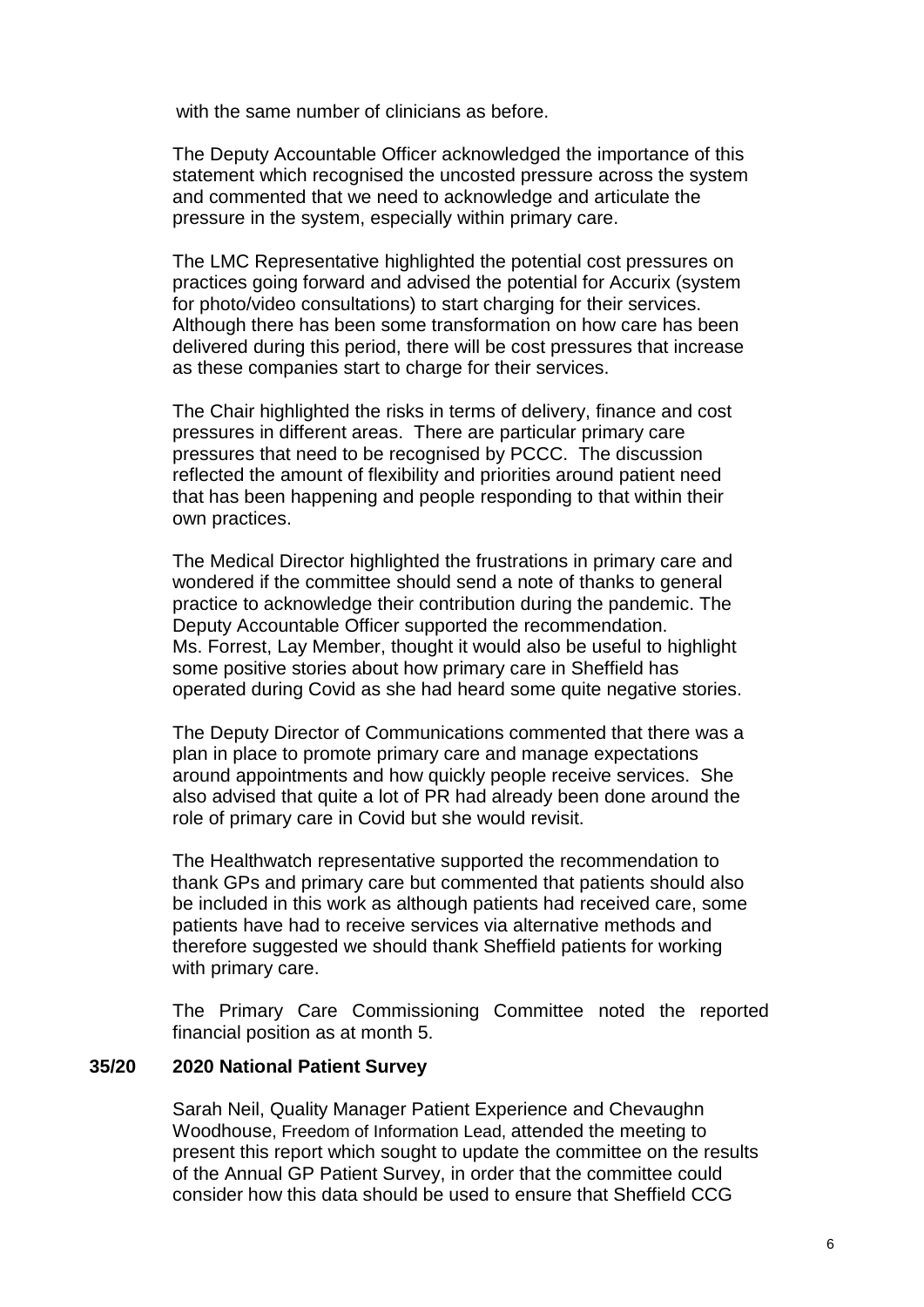improves patient experience and commissions for a high quality patient experience.

The survey informed about:

- People's experiences of the relational aspects of care (interactions with practice staff)
- People's experiences of the functional aspects of care (systems and processes, such as appointment booking systems)
- People's behaviour (the actions that people take and the choices that they make when accessing healthcare) and their knowledge about services.
- 8,524 Sheffield patients (1.5% of the Sheffield population) completed the survey.
- Survey results were received in July.
- There is no cost to primary care or the CCG.

However, the survey had limitations:

- Sample sizes at some practices are relatively small.
- The 2020 results can be compared with the 2019 and 2018 results but the results prior to 2018 are not comparable because the questions were changed in 2018.
- The survey does not include qualitative data.

Key points from the survey were highlighted as:-

- Recognition of reception staff, nationally and locally
- Relational scores for health care professionals are good

# **Relational aspects of care**:

Two concerns were highlighted

- At practice level the range of results has widened;
- Experience of different groups (Asian, men, 16-24 year old, carers, people in full time education and people with learning disabilities), all report much poorer experiences with the relational aspects of care, particularly around mental health and listening.

# **Functional aspects of care** :

• results have declined across the board compared to last year and the national score

# **Knowledge and behaviour**:

• poor engagement with on-line services

Members were then asked to consider how the results should be used.

Ms. Forrest, Lay Member, highlighted two issues that she thought were pertinent to the urgent care agenda. She thought the statistics referred to in 6.3 and 6.5 were worrying; why did people want to go to primary care but then not follow up if they could not receive an appointment;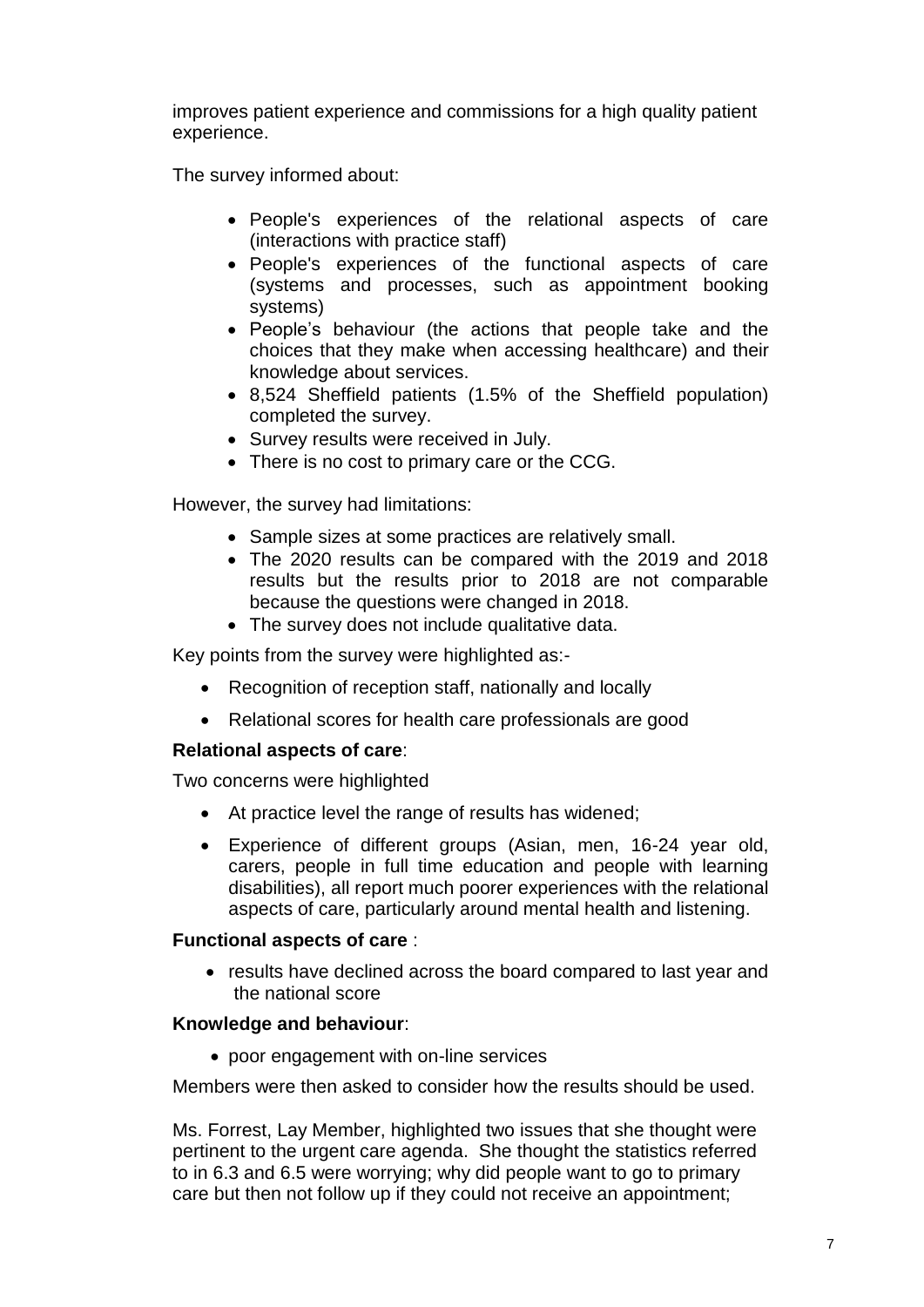what are the barriers and why did they want to go to primary care in the first instance?

The Deputy Director of Strategic Commissioning and Planning commented that the feedback from primary care indicated that workload is continuing to increase post Covid but also that there are significant elements where patients could have taken an alternative course. Where people had not followed up it may be because the problem resolved or ceased to be an issue for them. Part of the communication campaign that is currently being worked on would include information on what is appropriate/not appropriate.

The Medical Director reflected on the flu campaign he had been involved in Derbyshire and the response of the population.

Ms Forrest, Lay Member, reflected on the lessons learnt from the urgent care review which suggested that people are confused about which services to use. We need to be really clear about how people can receive appropriate support at the appropriate time.

The Medical Director responded that the current system is confusing and 111 is now under considerable strain. There are risks; we are trying to change behaviour by directing patients to use 111 but if the system fails, it will add to the confusion.

Professor Gamsu, Lay Member, commented he thought there was a greater return for GPs rather than for the two Trusts as GPs see considerably more people than the Trusts. Fundamentally, he expressed his concern around the inequalities highlighted in the report. The intellectual energy and time/resources that the CCG had spent supporting one practice, which was not listed in the report, compared to how we support practices that have scored poorly in terms of patient experience, should be seen as a useful call to action.

Professor Gamsu, Lay Member, advised that he, Amanda Forrest and Primary Care Sheffield and others had been tasked to take forward some work with the engagement team with the Patient Participation Groups around connections with the public. One of the consistent messages and concerns received is that PPG's tend to be found within practices serving better off populations. Patient voice through this mechanism is not happy with some of these services and the CCG has struggled to ensure that patient voice with regard to PPGs is strengthened in poorer parts of the city. A number of points referenced in the report, particularly around the South Asian population, should now ensure that this is part of our Action Plan going forward.

The Chair thanked members for their comments and thought they could help to inform the health inequality work going forward.

The Director of Finance drew attention back to the recommendation in the report "*The Primary Care Commissioning Committee is asked to consider how the GP patient survey data should be used to improve*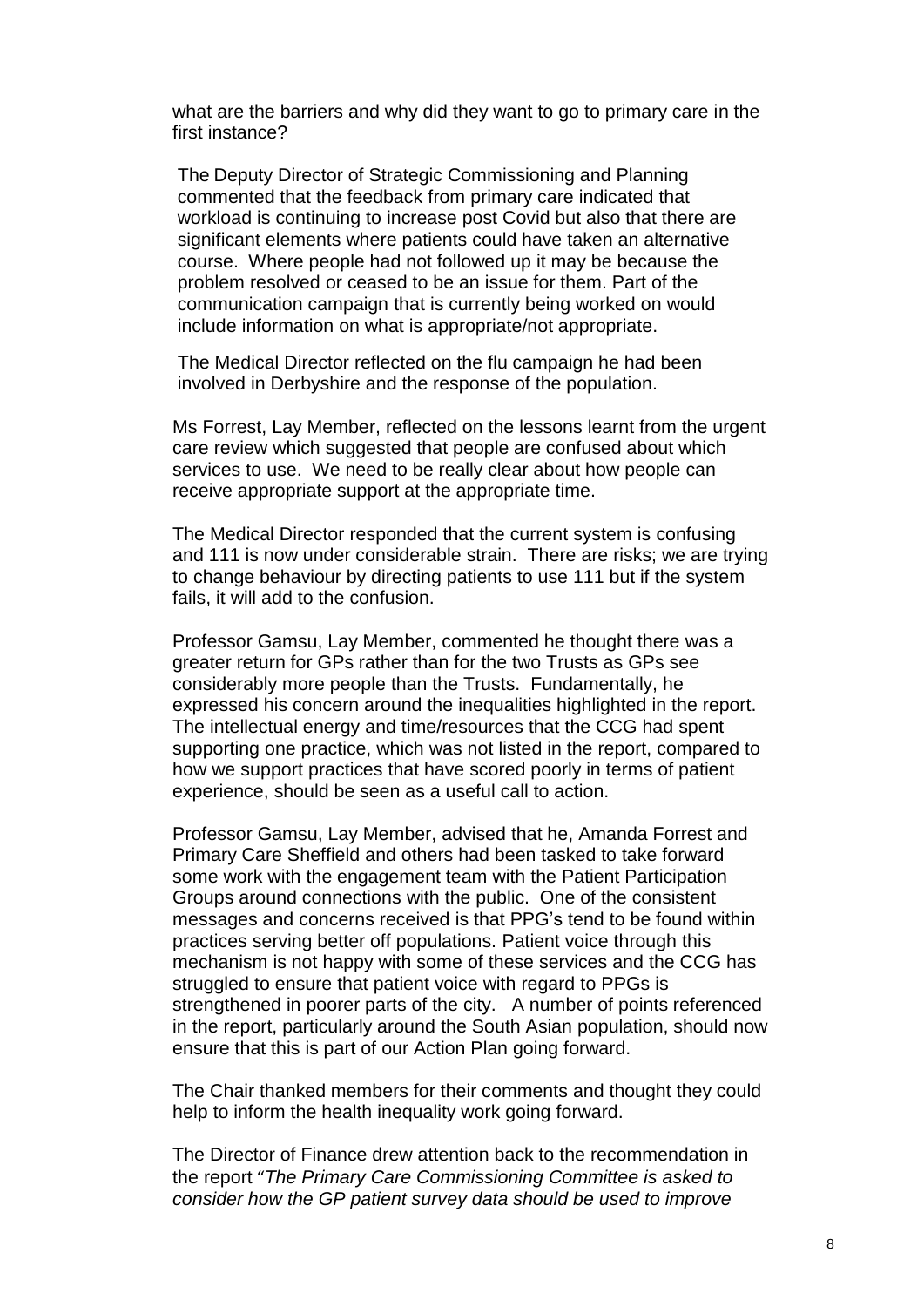*patients' experience of primary care, and ensure that the CCG commissions for a high quality patient experience".*

She felt that although the committee had noted a number of points in the reports, they had not explicitly answered the question. The Chair therefore asked for any further comments in this context.

Dr Nikki Bates, CCG Governing Body GP Elected City-wide Representative, thought that practices sometimes forget that the data is available for them to review and suggested that it should be flagged in the primary care bulletin.

Ms. Forrest, Lay Member, thought it would be useful for practices to be reminded about the survey but also that consideration be given to collating some of the key themes and circulating to practices.

The Medical Director commented around the statistical significance of the data if it is considered at a more granular level than the Sheffield population as a whole. We need to be cautious in how the information is disseminated to practices so they do not dismiss it; should be part of the bigger picture.

The Chief Nurse was supportive of all the previous comments but thought that this kind of information was already utilised in the quality/contracting/commissioning processes. However, further discussions were ongoing to see how this information could help inform provision of services. The Deputy of Director of Strategic Commissioning and Planning reinforced that we need to use the information to help target quality of care in areas of great health inequality and we have a process in place to collate information we receive from various sources to help provide a more rounded picture.

The Director of Finance advised that part of the Governing Body development session on 1 October would be used to look at some baseline information around health inequalities. She asked that the Deputy Director of Strategic Commissioning and Planning and the Deputy Director of Delivery, Care Outside of Hospital share the intelligence they have with the Director of Commissioning Development to help inform the discussion on 1 October.

Professor Gamsu, Lay Member, thought this would help inform our Phase 3 response and subsequent work because it helps to identify some of the areas we should work on. As A CCG we need some broader city messages on this. He felt this also related to our communications regarding the role of primary care during the pandemic.

The Chair summarised as follows:-

- She drew attention to the Governing Body OD session
- Need to consider the information alongside other intelligence to gain a more rounded view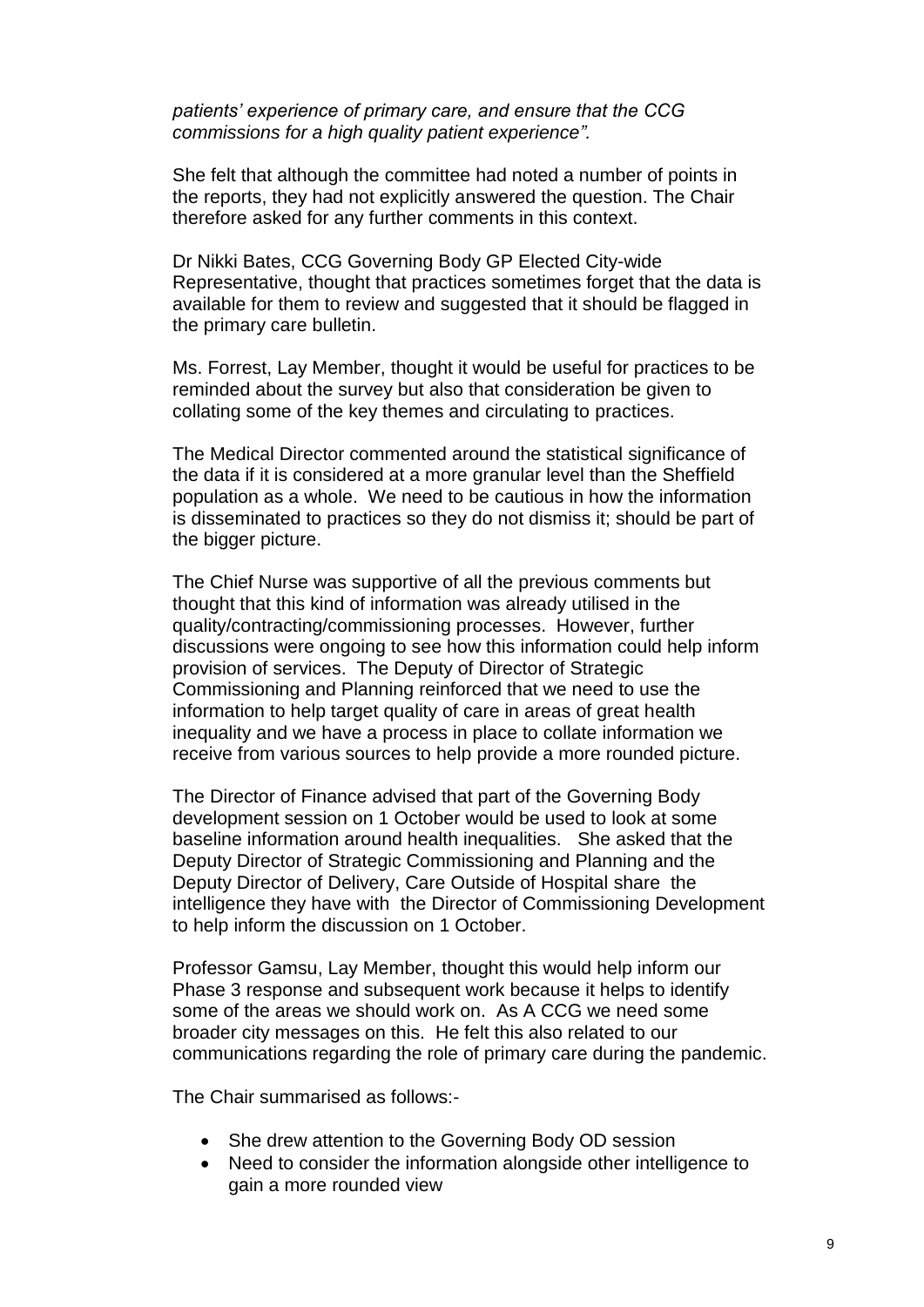- Discussed inequalities and some practical points about using the information in Phase 3 development of our plans which the Deputy Accountable Officer is leading
- Communicating to patients and reflection of services across the city

The Quality Manager Patient Experience added that since the survey had concluded, specifically there being thinking about less face to face appointments and the results from men, is there something around new ways of working and picking up those messages of the experience of different groups and how those experiences may be exacerbated in some cases as a consequence of the new ways of working?

The Deputy Director Strategic Commissioning and Planning added that there was also concern around digital poverty and the impact on victims of domestic abuse. There was an acknowledgement that a piece of work should be undertaken quickly to see how we can identify and support groups and find ways to also reduce these inequalities. The Deputy Director Strategic Commissioning and Planning would talk to the Quality Manager Patient Experience and others to discuss any mitigations that may be possible.

The Chair commented that some of the issues around inequalities have been exacerbated because of Covid. However, some of the digital developments had been positive but we need to think what extra support we could offer for people who don't have access. She thought that urgent action was needed on some priority actions because of the current situation. Additionally, the need to look at people who are disadvantaged generally by the transition to virtual digital technologies that the majority welcome.

The Chair concluded the discussion.

# **36/20 Escalation of Risks to Audit and Integrated Governance Committee**

These were noted as follows:-

• Pressures on the whole system, finance, provision of service, and workforce capacity and resilience.

The committee noted the risks.

# **37/20 Key Messages to Governing Body**

- Financial risk
- Knowledge about the patient survey
- Pressures on whole system, but in particular primary care
- To acknowledge that some practices are not delivering the service, through their fault or not, which patients deserve

The committee noted the key messages.